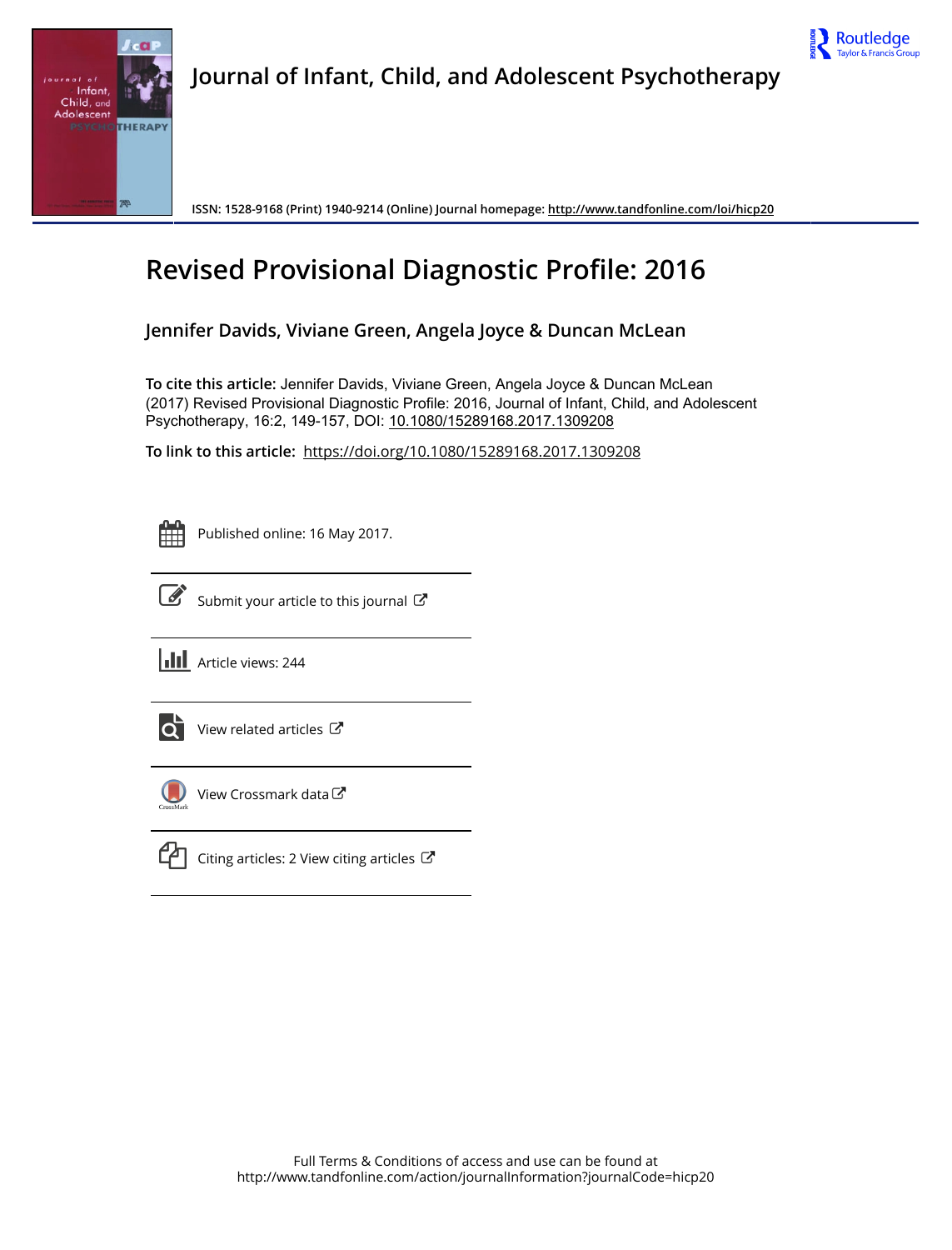

# Revised Provisional Diagnostic Profile: 2016

Jennifer Davids, M.Sc, Viviane Green, B.Ed Hons, MA, Angela Joyce, B.Soc.Sc. (Hons), M.Sc, CQSW, and Duncan McLean, B.A, M.B, B.Chir, MRCPsych

#### ABSTRACT

In Anna Freud's and other previous versions of the diagnostic profile, drive theory and the structural model were the central organizing concepts. Though these are retained in the current version, greater emphasis has been made of other conceptual perspectives. In particular, the importance of understanding the impact of the child's external world and the child's attachment security; also the central importance of affects, both their recognition and management. These changes are seen in such sections as those on the ego which has been expanded to include a section on play and affects. The developmental line of anxiety and the concept of theory of mind have also been added.

# General considerations

The Provisional Diagnostic Profile is an instrument for ordering diagnostic information on a child. It is termed provisional since information at this stage will always be incomplete, and in particular, understanding of unconscious processes can often only be elucidated through therapy/analysis. Despite this limitation, the Profile aims to capture both the child's psychopathology, the developmental level he/she has reached, and his/her healthy functioning. A developmental framework and normative stages of development are implicit, and knowledge of this is essential. The age appropriateness of any aspect of the profile needs to be commented on, and especially when the child deviates from this. Psychopathology is conceptualised as arising either through the operation of a deficit or because of conflict. A deficit implies a child has not reached an age-appropriate level of functioning in a specific area, which gives rise to their

CONTACT Jennifer Davids kapjen@btinternet.com Flat 1, 75 Cromwell Avenue, London N6 5HS, UK.

This is based on the Diagnostic Profile in Freud, A. [\(1980a\)](#page-8-0). Assessment of Pathology. Part 1. Some general considerations. In Normality and pathology in childhood: Assessments of development. London: the Hogarth Press and the Institute of Psychoanalysis. (Original work published 1965).

Guide to the Diagnostic Profile Anne Hayman, 1977, unpublished.

Jennifer Davids is an Adult, Child and Adolescent Psychoanalyst, Fellow of the BPAS, IPA, Supervising analyst for child and adolescent psychoanalysis, Member of the Association of Child Psychoanalysis, and Member of the Association of Child Psychotherapy.

Viviane Green is a registered practicing psychoanalytic psychotherapist (BPC, ACP) working (in English and French) with children, adolescents, and adults. She was recently appointed as Foreign Expert by the People's Republic of China to develop the Sino British Project: a child and adolescent training for mental health professionals in China. She is Senior Lecturer and Program Manager for the MSc and Diploma in Psychodynamic Counseling with Children and Adolescents in the Department of Psychosocial Studies, Birkbeck College, University of London. She was the former Head of Clinical training at the Anna Freud Centre (1999– 2009). She is widely published. Green, V. (Ed.). (2003). Emotional Development in Psychoanalysis, Neuroscience and Attachment Theory - Creating Connections. Hove: Brunner-Routledge.

Angela Joyce is a Fellow and Training & Supervising Psychoanalyst at the British Psychoanalytical Society; also a child and adolescent psychoanalyst trained at the Anna Freud Centre, and Consultant Parent- Infant Psychotherapist. She is a training and supervising analyst with the Association of Child Psychotherapists in the UK; Honorary Senior lecturer at University College London; Chair of the Winnicott Trust and trustee of the Squiggle Foundation. She has published in the field of parent infant psychotherapy, child analysis, Psychoanalytic developmental psychology and Winnicott Studies. She jointly edited (with Lesley Caldwell) Reading Winnicott (New Library of Psychoanalysis Teaching Series 2011) and contributed the Introductory essay to Volume 6 of the Collected Works of D W Winnicott, Oxford University Press, 2017.

Dr. Duncan McLean is a Consultant Psychiatrist in Psychotherapy and Adult and Child & Adolescent Psychoanalyst currently working in private practice at the Anna Freud Centre where he has a special interest in parents with personality disorder.

Modified in 2001, by Jennifer Davids, Viviane Green, Angela Joyce, and Duncan McLean at the Anna Freud Centre, and again in December 2016.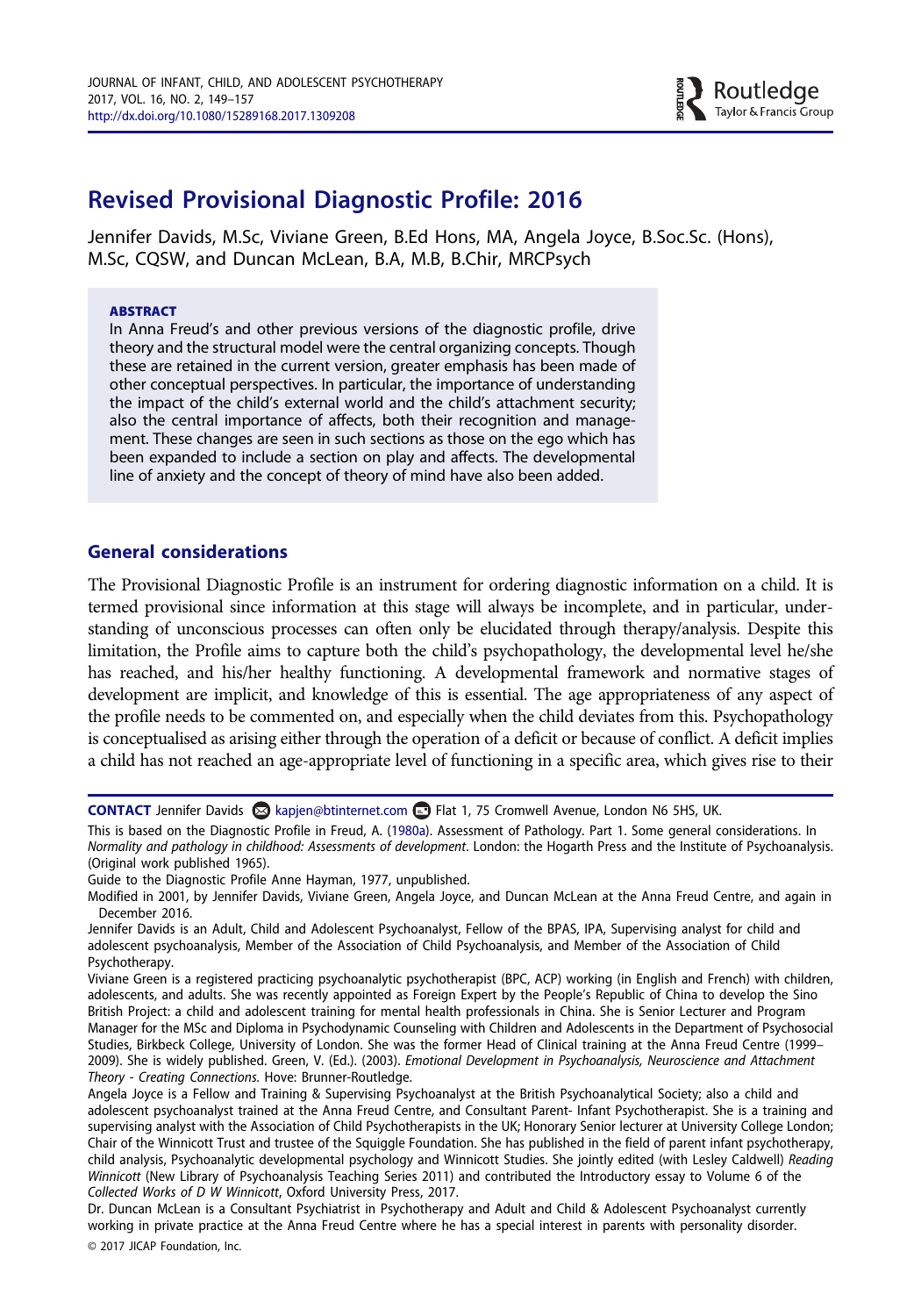difficulties. Conflict is understood in the usual psychoanalytic sense, as a clash between different agencies in the mind. It may often have to be accepted that it is not possible at the diagnostic stage, to determine whether psychopathology arises out of deficit or conflict, and to be prepared for the fact that often, too, it may be a mixture of both. When writing a Profile, all inferences should be backed by evidence, and the two should not be conflated. Speculation or giving alternative hypotheses is often helpful, though they should always be clearly indicated as such. The profile can easily become over long. It is important to be succinct. Sections where there is no useful commentary should be left out, though it may be helpful to note why this is the case.

#### Family considerations

This section contains a largely factual account of the family makeup, including those members living together, with ages, relationships, occupations. In addition, there should also be information of significant others in the extended family, such as grandparents, cousins, and so forth, or members of the family living away, such as a parent or half siblings. A family tree might be useful.

A fuller description of cultural and social factors in the family should be included, such as education level attained, racial and class origin and place of birth, religious affiliation, if relevant, and membership of social and cultural groups in the community. The name of the school the children attend belongs in this section.

### The referral

How, why, and when the identified child was referred; who was the source of the referral; and what are the various manifest and latent attitudes and feelings in the family, as well as the child's, are important to the referral. Specific attention should be paid to the phenomenology of the symptoms, their onset, whether there seem to have been any precipitating factors, the duration, intensity, and defining examples of what is causing concern.

#### Description of the child

This is intended to provide an impressionistic description of the child. It should include as many views as possible, such as those of the different family members, friends, school, and other professionals. An impressionistic description refers to the child's appearance, dress, manner, and carriage; attitudes in different situations, moods, predominant affects, anxiety, competences, interests, and life-style generally; and possible temperamental factors (Freud, [1980b](#page-9-0)). It is therefore a pen-picture of the young person, noting the differences and similarities in the range of views represented. This section might also include countertransference responses to the child in the diagnostician, a sense of the initial unconscious communications from the child to the clinician.

#### Environmental factors

This section concentrates on the context of the child's development and the first attempt to hypothesize the possible impact of various external factors upon it. Consideration is to be given to the child's and the family's history, which might be identified as significant in shaping development. In addition, and providing the context for this, an attempt should be made to formulate the nature of the family system in which the child is growing up and, in turn, the place of the family within the community and in a cultural context.

The functioning capacity of the parents as parents and in their individual interactions with this child and his/her siblings is to be described, in its healthy and pathological manifestations. Possible correlations between the child's life development and parental character/pathology should be noted. The parents' functioning as adults in their own right is also significant. Consideration should be given to the presence of family myths, unconscious value system secrets, the predominant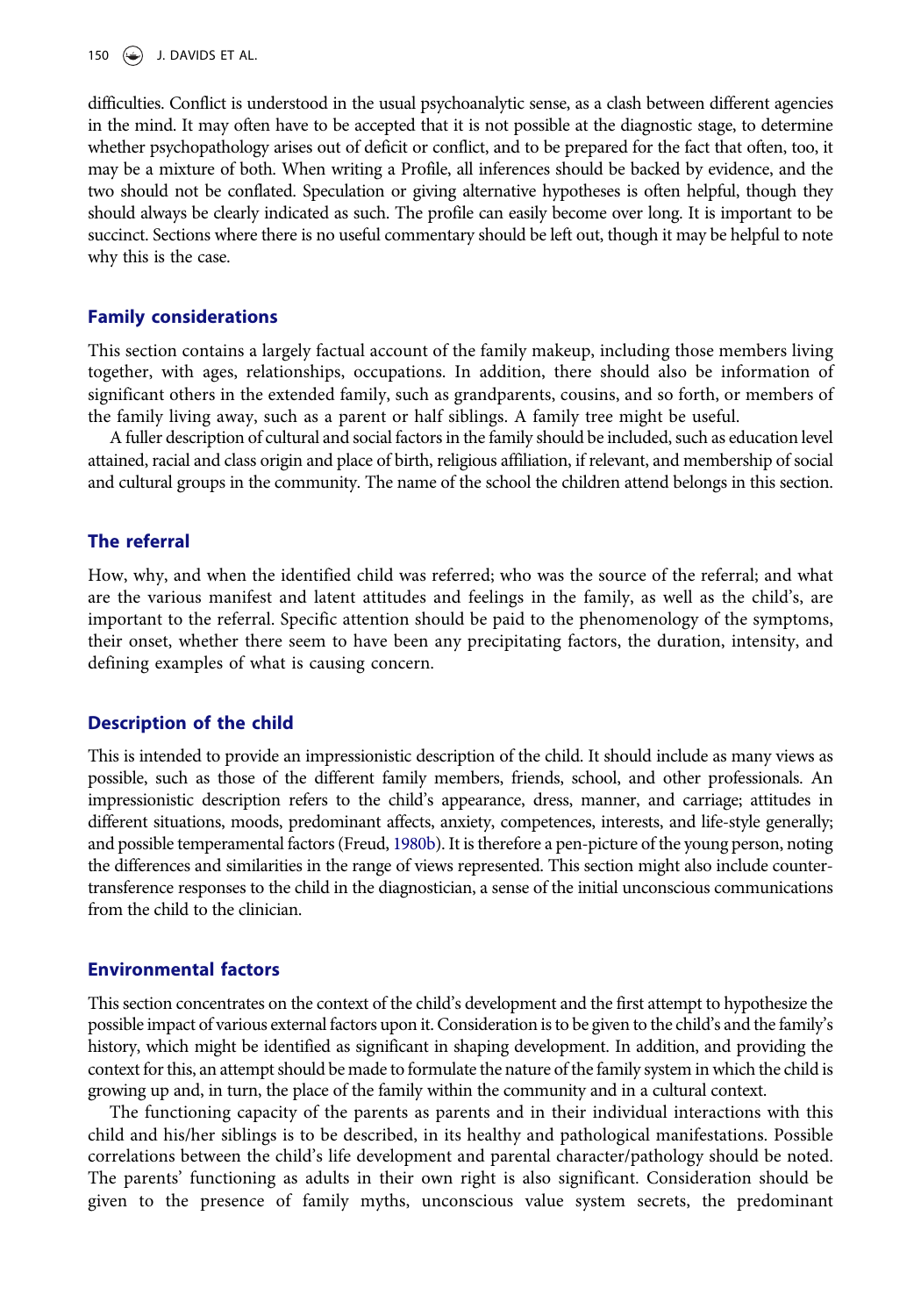communicative style of the family, and any possible intergenerational traumas. The possibility of family resilience should also be attended to.

Details of the history which might be relevant are unique crises or more chronic features of the family history, for example, early separations or death of a family member, parental mental or physical illness, longstanding parental disharmony and/or divorce, accidents or serious illness in the child or a sibling necessitating hospitalization, chronic and persistent maladaptive unconscious cathexis of the child or excessive parental anxiety or overprotectiveness, severe sibling hostility, and bullying at school.

# Psychic development

#### Object relations

This section attempts to draw together a picture of the child in the domain of his/her relationships to others, both internally and externally, and how he/she experiences himself/herself in relation to others. While the child's subjective psychic world is of paramount importance, others' views are crucial in putting together the final picture. It is essential to remember that the internal world of object relationships is not identical to the external world. Internal representations are colored by a variety of processes, including wishes, defenses, and so forth.

The child's relationships will be gleaned from the following:

#### External sources

- (a) Accounts given by the parents or caregivers about relationships to themselves and siblings, significant others, teachers, and so forth are important now in terms of how the child represents them in his/her mind: how the child takes in these accounts and his/her fate internally. For example, does the child feel that the parents' description of him/her derives from feeling that another sibling is favored and the view therefore is unjust? Does the child feel that the parent is genuinely concerned about him/her, or does the child feel undermined and criticized?
- (b) Mode of relating to the diagnostician, psychologist, and others at the Anna Freud Centre, for example, the receptionist. Reports from school about teacher and peer relationships. This section can be an elaboration of impressions described in the "Description of the Child" section: what the diagnostician constructed from encounters with the child and also accounts from others of the way the child relates in different circumstances to different people.
- (c) Parents and significant others. What are the parents like as far as one can tell from the assessment; what other figures are there in the child's life for internal representation? Does the way the child represent these figures fit with the assessor's experiences or do they seem in some particular way to be altered in the child's mind by internal factors.

# The quality of attachment as manifested in observable behavior/symptomatology and as reported by others as well as the child

It is important to consider that the quality of attachment describes a property of a relationship represented internally and evident externally in the way the child relates to particular others. Attachment categories are secure, insecure/resistant, insecure/avoidant, and insecure/disorganised. Also, the child will have different and varied experiences of individual attachment relationships; are these discriminated or is one kind of attachment generalized?

#### The child's sense of safety and object relations

Is there a basic sense of safety from which to explore the world and engage in relationships in an age adequate way? Do his/her attachments offer safety, reassurance when necessary? What does the child do psychically or who does he/she turn to in order to enhance his/her sense of safety? Who/what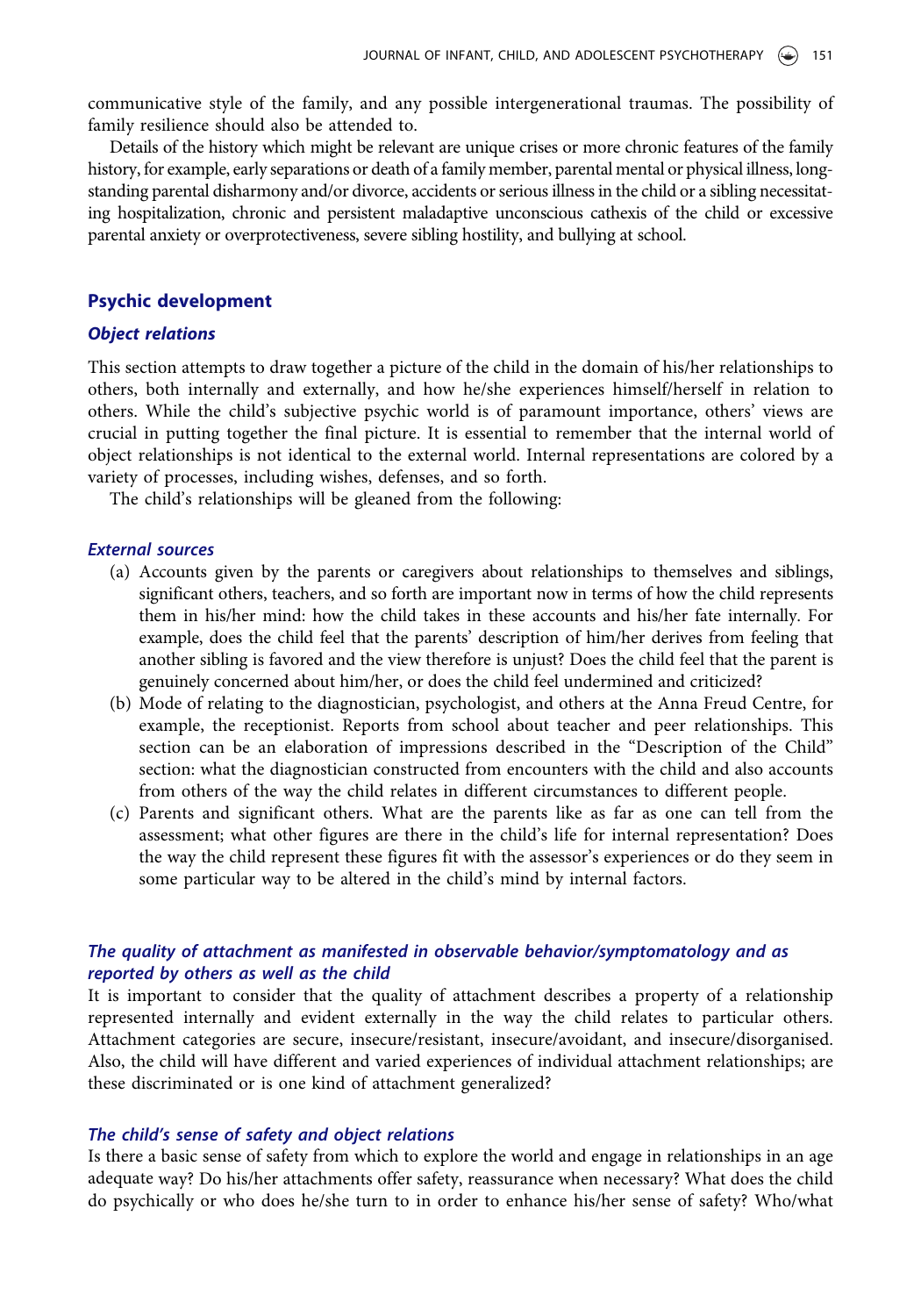makes the child feel endangered? If the child's central objects are also a source of danger or anxiety how does the child try to cope psychically and what is the cost?

# What the child consciously and unconsciously believes, thinks, and feels about other people externally, and how this is evident internally as object representations

While this is likely to center on immediate family members, it is important to include, where relevant, extended family, significant others, and peer group relationships. It is also important to include what is unconsciously communicated, for example, in play, projective tests, mode of relating to the diagnostician, and so forth. Have particular states of mind emanated from object relationships, for example, anxiety? Is there a recurrent affective tone associated with object relationships, for example, child is frightened or aggrieved? Give a qualitative description of the sort of figures that inhabit the child's internal world and the accompanying affects and ph/fantasies, and how these are represented and elaborated in fantasy, play, games, and so forth. Are they indicated in age-appropriate ways such as fantasy play in young children, displaced form of stories in latency children, and so forth?

# What are the structural aspects of object representations/external relationships?

Does the child relate at a predominantly part-object (or need satisfying), whole object, dyadic, or triadic level? Has the child moved on, in an age-appropriate way, through this developmental line? Is the child able to benefit and contribute to peers in a group setting in an age appropriate manner? Do predominant affective states indicate that the complexity of triadic structures is manageable and experienced as offering developmental potential rather than prompts to more regressive processes (see ego section/anxiety/defense)?

# Capacity for object relationships: Intensity of investment in others, that is, the child's "emotional temperature"

This may be particularly important to consider with atypical children, for example, with Asperger's syndrome or autistic spectrum disorder. Capacity to relate: Does the child seek to engage with others, in what way, and for what purposes? Is the child able to sustain this, or does it fall away? Where engagement is within the normal spectrum; do any particular features characterize the child's capacity to relate? Does he/she tend to elicit specific capacities in others, and what does this mean? Capacity to be alone: Is the child able to be on his/her own (age-appropriately) in a creative way or is this suffused with anxiety? Include any relevant details about what the child does/feels/thinks about when on his/her own.

# Self-development

# Self-representation: How is the child "within his/her own skin"

The child's self-representation in relation to identifications with key figures, ideal self: Describe marked attitudes to self, for example, humiliation, disappointment, indifference, grandiosity, and reality tempered appraisal. In what way is the psychic self a source of pleasure/pain or conflict; what sort of person does the child feel he/she is, and how does the child feel about that?

# Development of self-representation

Is there an increasingly differentiated and complex sense of self progressing with age? Is there incorporation of reality testing?

#### Self/other representation

Do aspects of self-representations suggest the incorporation of features of a relationship, for example, maternal hostility? When considering the self-representation, are there traces of the nature of parental investment, for instance, healthy narcissistic investment? Consider the child's capacity to question and disentangle his/her view of the self from how others' view the child and how ageappropriate this is (this is particularly relevant in adolescence).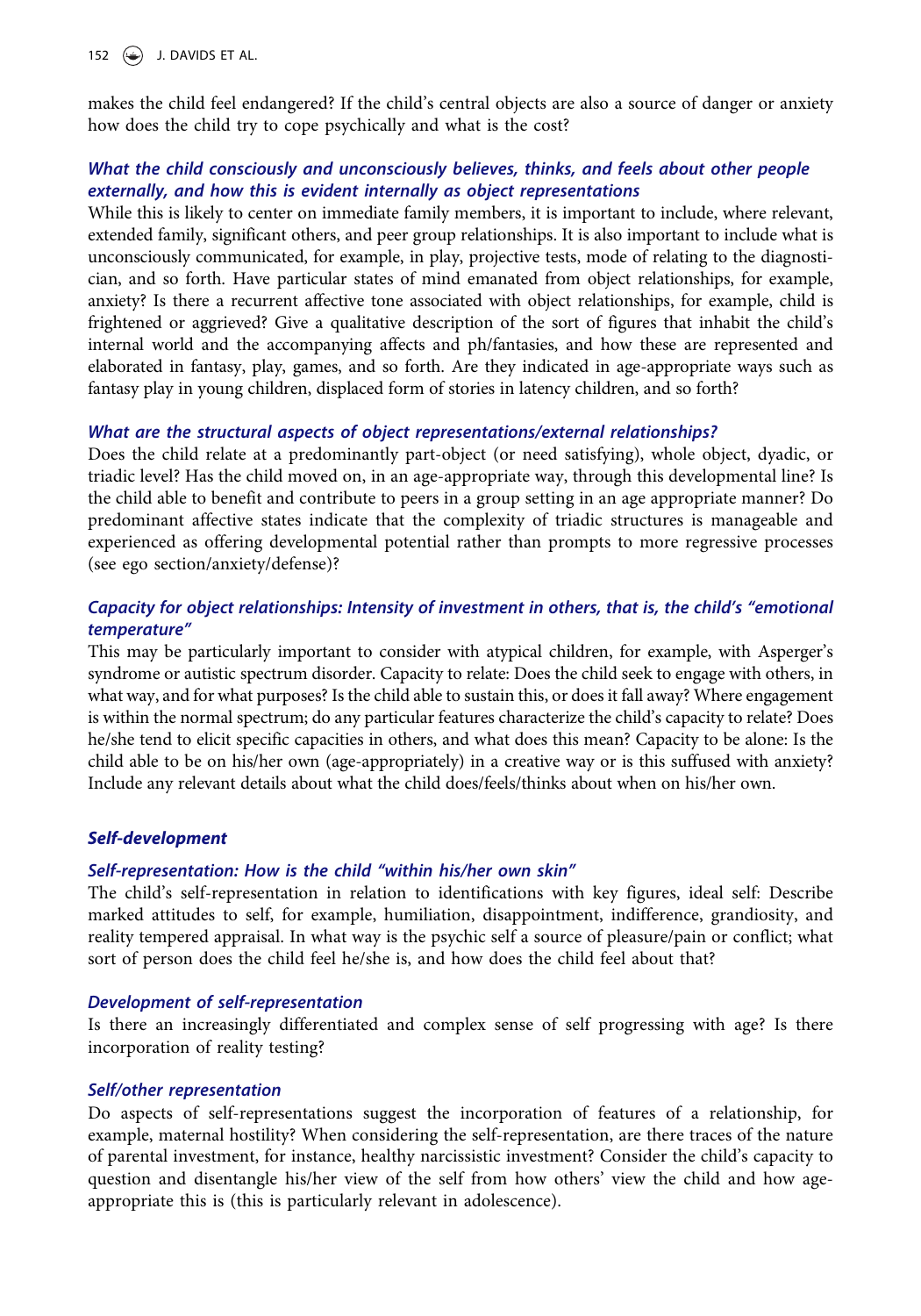#### Relationship to bodily self and drives

#### Use of the body

This section should discuss the degree to which the child has developed a capacity for the acceptance and pleasurable use of the body. It should pay attention to tension states that might arise and how these are manifested and dealt with, also how particular states of mind or affects are expressed through the use of the body. To what extent has the child claimed ownership of his/her body and its functions? If there are disabilities or limitations because of illness or poor endowment, then the child's attitude to this and ability or otherwise to accept or overcome them, is important to note. There may also be the possibility of psychosomatic illness and some judgment about the psychological component of this. In all of the above, fantasies about the body and how it functions and interrelated other aspects about how the child views himself/herself should be discussed.

#### Sexual development and psychosexual status

This section should include a discussion about the child's gender identity, highlighting any gender identifications that seem problematic or conflictual. This should be addressed within the context that some cross-gender identifications are part of normal development.

This section should also include a discussion of the psychosexual status, of oral, anal, phallic, and oedipal organization (Freud, [1980c](#page-9-1)). The persistence or regression to pathological organizations of these stages that may impede development should be highlighted, for example, greediness demonstrating an oral organization that is inappropriate to the child's developmental stage. Where there is symbolic expression of drives, such as controlling behavior, that may suggest pathological anal organization; consideration should be given to whether this is primarily a drive manifestation or more appropriately seen in the context of an object relationship, for example, control as an expression of separation anxiety.

#### Aggression

This section should discuss how the child expresses aggression—physically, verbally, in play, or fantasy. To what extent does the child accept and own its own aggression, and to what extent can its expression be modified or appropriately inhibited? Is aggression turned against the self, either physically or mentally? How does the child understand how others express or manage their aggression?

#### Ego functions/general development

This section describes and considers the ego functioning of the child. It is particularly important to consider whether the ego functions are consonant with the developmental stage and age of the child.

#### Physical apparatus subserving ego functions

Describe the intactness or defects of ego apparatus, serving perception, memory, motility, and basic senses. It is relevant to consider early trauma, including birth trauma.

#### Basic psychological functions

Describe in detail the quality of ego functions: short and long-term memory, reality testing, speech, control of motility, synthesis or intactness, and secondary thought processes. Look out for primary deficiencies. Note unevenness in the levels reached (consulting Anna Freud's Developmental Lines may be helpful; Freud, [1980d](#page-9-2)).

#### Cognitive development

This includes cognition, thinking, perception, and intelligence. Describe the quality of the child's thinking: is it concrete, functional, or abstract? Is the child able to entertain hypotheses? Comment on the ability to construct and pursue a line of thought or argument. Does fantasy interfere with the capacity to think? Do conflicts interfere with thinking? Can the child symbolize: can he/she use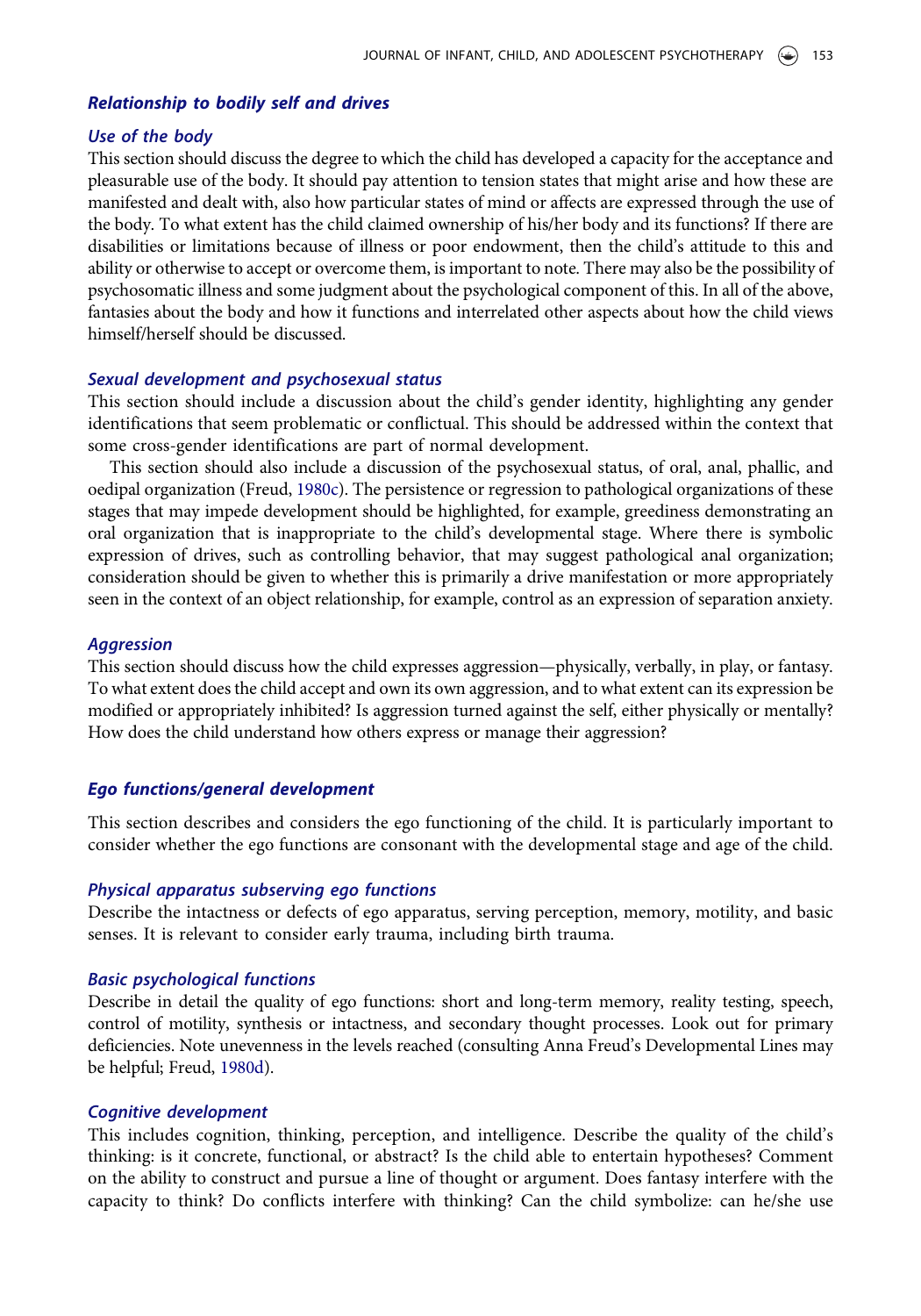metaphor, understand humor, play with thought, make associative links, and be imaginative? Can the child make sense of his/her world? Is there evidence of obsessional thinking? Describe the ability of the child to perceive and sense the nature of things in his/her world.

Can the child perceive thoughts, feelings, bodily states, and danger? What is the nature of the dangers? Describe the clinical impression of intelligence. Are there signs of multiple intelligence (Gardner, [1993](#page-9-3)), for example, emotional, social, or sports intelligence? Are there signs of lateral thinking and divergent thinking? Describe the problem solving of the child. Intelligence tests may be included in detail (note scatter analysis and discrepancies) as well as observations of the psychologist. Projective tests may provide clues as to the child's ability to create a narrative, as well as the atmosphere of the internal world. The style of the responses should be commented on.

#### Modification of omnipotence

Comment on the child's reliance on and use of an omnipotent stance. Does fantasy obscure the child's view of reality? Can the child distinguish between wish and reality? Can the child distinguish between pretend and reality? What is the child's view of his/her own capabilities? Is there grandiosity/denigration? Describe any magical thinking. Does the child lie/distort reality? Describe the level of reality appraisal.

Play: Describe the child's play (Anna Freud's Developmental Line [Freud, [1980d\]](#page-9-2) may be helpful) Compare and contrast what is seen versus what is reported. Are there solitary/parallel shared activities? What are the predominant themes of the play? Is there a story line? Describe the quality of the play: is it repetitive imaginative/rigid? How object related is the play? Is there movement in the role assignment? Can roles be switched easily? Describe the quality of the self-object differentiation.

Can this child play and symbolize? Is there an absence of the capacity to play? Are conflicts interfering with the capacity to play/imagine? What are the child's attitude transitional objects and phenomena? Comment on any interests, hobbies, and sublimations.

#### Defense organization

This section is designed primarily to describe defense against drives, against anxiety, and against guilt. It may also include how the child copes with lowered self-esteem or with external miseries. Defense against a specific painful affect(s), for example, depression and/or shame, can also be included if this is of special significant and distinct from the understanding that all defenses are used against painful affect.

Describe the central defenses used, as well as what is being defended against, and whether defense is mainly against the drives or against anxiety. Consider the effective use of the defense organization, its balance, and age-appropriateness. How rigid are the defenses? Does the ego show signs of flexibility? Is there splitting in the ego? Is the ego in a traumatized state of helplessness, and is there evidence of dissociation or withdrawal? Is there a lack of defense?

#### Anxiety

It may be helpful to consider the Developmental Line of anxiety from vegetative states to signal anxiety (Yorke & Wiseberg, [1976\)](#page-9-4). This Line details states of anxiety from the most primitive anxieties about survival, nameless dread, primitive agonies, annihilation, engulfment, abandonment, panic, and breakdown, to more appropriately mature signal anxieties, which constitute alarm systems that trigger defense. What are the central anxieties? How diffuse or how specific are anxieties?

Describe the quality of the anxiety: how primitive as described above or how organized, for example, signals, as described above? Describe associated fantasies. Consider specific situations of anxiety, for example, separation, loss of body parts, loss of self, fear of loss of object, fear of loss of the love of the object, loss of self-esteem, bodily threats including illness and castration fears, bodily damage, fear of punishment, or moral anxiety. It should be noted that object relations can also cause anxiety, what Anna Freud termed objective anxiety.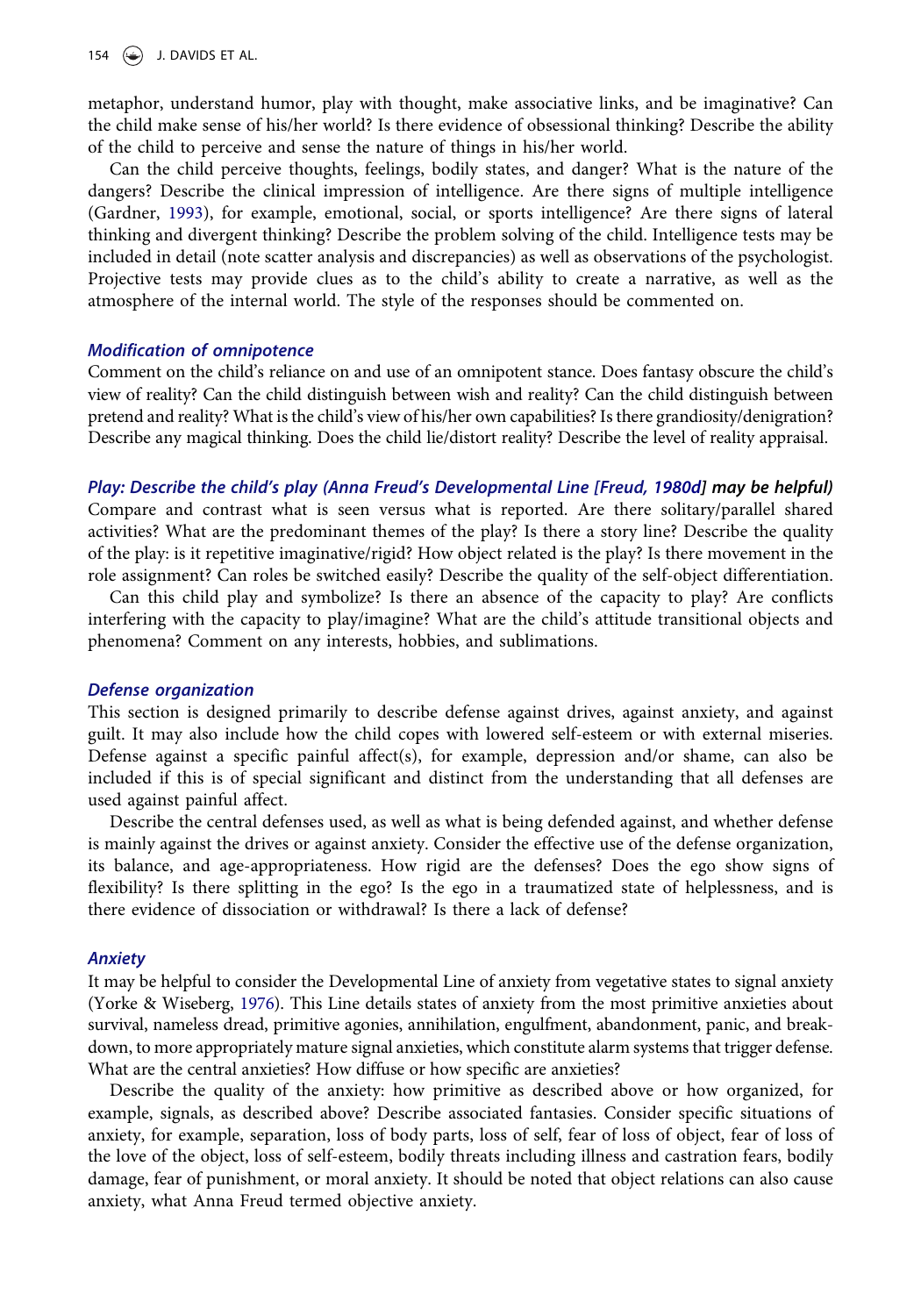#### Affects

Can the child acknowledge, recognize, and distinguish among affects? Is the child in touch with his/ her feelings? Are affective states experienced as overwhelming or disorganizing? How are the affects modulated? Describe the range of experienced emotional states. Comment on the global versus diffuse nature of the affects. Describe how the affects are expressed: swallowed, cut off, projected, talked about. Are there explosions of affect? Are affects expressed bodily, in play, in behavior? How does the child think about his/her feelings?

#### Theory of mind

Describe the child's theory of mind: how he/she is able to understand the mental states of others and of himself/herself. Comment on the child's ability to reflect on both himself/herself and on the mind and behavior of others. Describe the level of self-other differentiation. Is the child able to take the perspective of another? Can the child distinguish between psychic and external reality? Describe the capacity to view the world in one, two, and/or three dimensions? Describe the child's different levels of representation. How does the child give meaning to his/her actions and the people in the world? Is the child able to apply multiple representations simultaneously to a single object?

#### General characteristics

This is a summary section, taking into account the ego functions described above and the comments on the areas of restriction and resilience. Comment on the age-appropriateness of the ego functioning. How well is frustration tolerated? How does the ego attempt to master anxiety, conflict, and pain: is there an active attempt to deal with these or a passive retreat? Is there a general wish in the child to progress, or is there a wish to cling to earlier modes of being?

#### Superego and Ego Ideal

Note superego precursors (Kennedy & Yorke, [1982](#page-9-5)) and how the child moves from outer conflict to inner conflict. The child initially locates blame for forbidden impulses in the other, for example, "She stole the biscuits! Not me," but then gradually can give up the impulses in order to be loved by the object. The outer policeman is gradually replaced by inner guiding figures who are aim-giving (e.g., better to wait to ask mom if I can have a biscuit or better to walk away and not hit my little sister. Aim-giving refers to a capacity for the child to set and follow goals to contain, delay, and express love and/or aggression inter alia) and even benign rather than punitive or severe. Note benign aspects of the superego, as well as the quality of the maternal and paternal superego. Hostility is likely to color the quality of the superego.

Are there signs of development and movement from a punitive superego to a healthier superego that helpfully modulates aggression and sexual desire? Is the superego shaming or humiliating? Is there a praising superego? Is there a quality of concern for the other and an appropriate sense of responsibility for actions? Is there excessive compliance, or are there signs of rebellion? How well is the superego structured? Are there signs of identification with the superego of the parents, the group, or with delinquent models? Is the superego corrupted? Do the external figures for identification, provide a template for a sufficiently socially integrated sense of right and wrong?

Ego Ideal is the set of ideals which the child aspires to. Heroes, games and dreams may all reveal aspects of the ego ideal. How realistic is it? Are there signs of development from overidealized narcissistic aspirations to social and ethical values that sustain meaning and purpose?

#### Diagnostic statement

This is the most important section since it should bring together the different sections of the profile to give a formulation of the child's development and psychopathology. A formulation is a narrative account which links different factors and attempts to assess their relative importance as well as the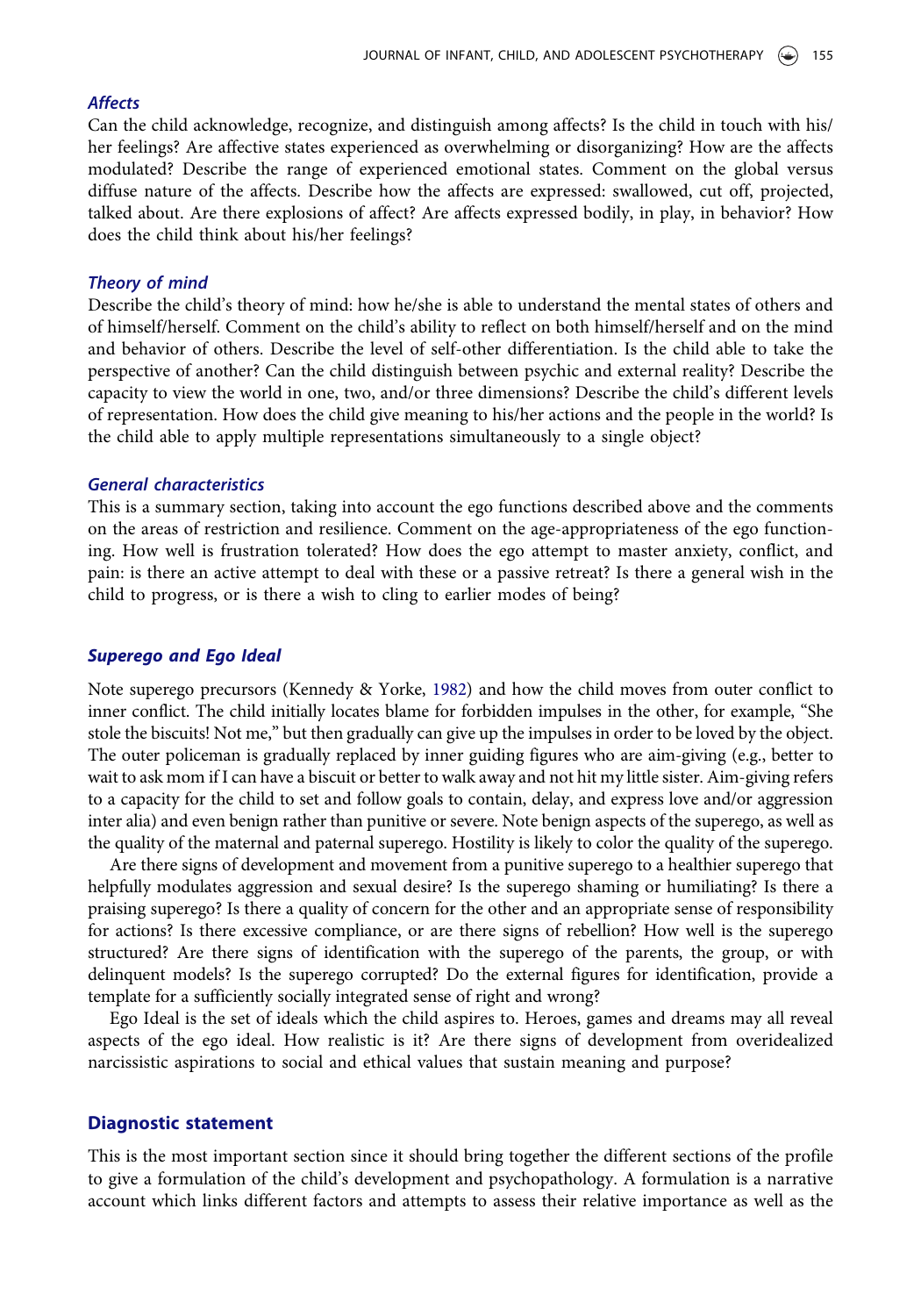ways in which they interact. One-word diagnoses such as "narcissistic" disturbance should be avoided. If such terms are used, they should be amplified and explained.

The diagnostic formulation should include the following broad headings:

#### A dynamic understanding of the child's presenting problems and other psychopathology

This should link together different sections of the profile to give an intrapsychic understanding of the child's symptomatology. It should attempt to be specific about the nature of the deficits or conflicts that underlie symptoms.

#### An attempt should be made to address the various etiological factors

This could include intrapsychic, biological, family systems, and so forth. It may be important to highlight the interaction between these various factors as well as their relative importance.

#### An understanding of the child's development, both normative and pathological

This last part should integrate the preceding two to give an understanding of and to what extent the child development is being interfered with and is therefore an attempt to assess the severity of the child's disturbance. In considering all the above factors in the formulation, it may be helpful to put forward speculative arguments or conflicting hypotheses if not sufficient information is yet known to be decisive.

#### Recommendations

The Provisional Diagnostic Profile has been designed with a view to those children who are likely to benefit from intensive and nonintensive psychoanalytic psychotherapy. However, in considering the recommendation, a much wider view must be taken to consider the possibility of other interventions, such as family therapy on the one hand or social intervention such as changing schools on the other. It is, of course, possible that no intervention at all is required. Whatever the intervention suggested, it should be backed by reasoned argument as to why this is the most appropriate one. In addition, the aims of the intervention, and approximate prediction about what may be achieved by it, should be attempted—for example, the recommendation for intensive developmental help for a child with Asperger's syndrome, with the aim of improving affect recognition and expression, with a prediction that this will enable the child to engage in symbolic play.

In some instances the Profile may not have answered sufficient questions to make a sound recommendation and it may be required to suggest further investigations to clarify diagnostic points. This could vary from family sessions to specific neurological investigations. When considering recommendations, multiple interventions should be considered where appropriate, so that a depressed adolescent might require nonintensive psychoanalytic psychotherapy, parent guidance, and consideration of the need for referral to a psychiatrist for anti-depressant therapy.

Having considered an ideal recommendation, modification may be necessary in the light of various practical and resource considerations. For example, intensive psychoanalytic psychotherapy treatment may be the treatment of choice but too demanding on a family or not an available resource, in a given context. Nonintensive therapy as the least necessary intervention needed for a therapeutic process to unfold, may be the recommendation.

#### **References**

<span id="page-8-0"></span>Freud, A. (1980a). Diagnostic profile. In Assessment of Pathology. Part 1. Some general considerations. In Normality and pathology in childhood: Assessments of development. London: the Hogarth Press and the Institute of Psychoanalysis. (Original work published 1965).